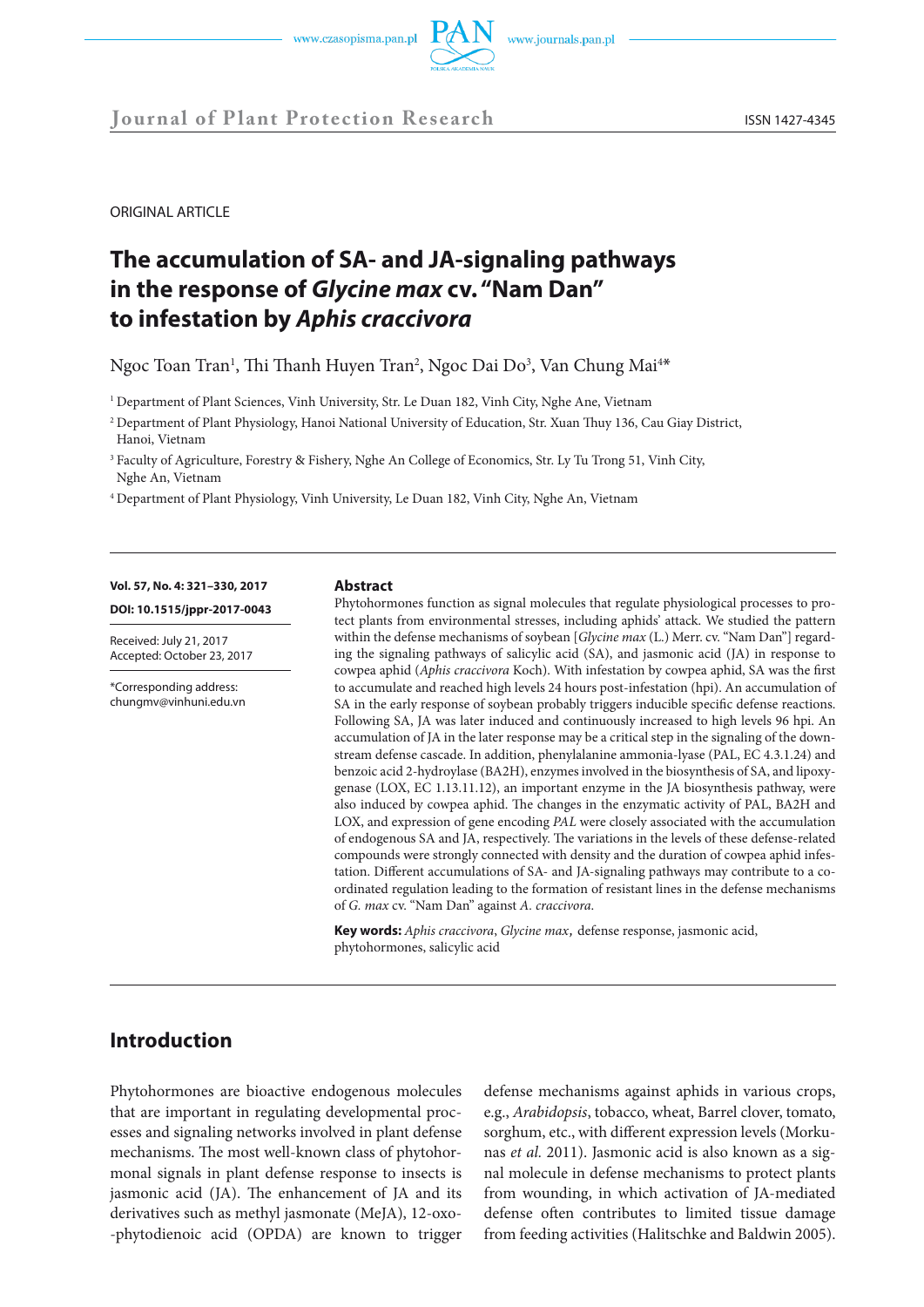

Lipoxygenase (LOX), the key enzyme in the JA biosynthesis pathway, is also induced in host plants, and functions as an important component of the plant response system to insect attack (Moran and Thompson 2001; Mai *et al.* 2014). Microarray analyses provided evidence of the induced defensive role for JA signaling for wounds and JA inducible defense genes in some plant-aphid interactions (Martinez de Ilarduya *et al.* 2003).

Salicylic acid (SA) is mainly known to be involved in both locally expressed basal resistance and systemic acquired resistance (SAR) in plants to pathogens. The role of SA in response to aphids has been observed in some plant species, in which, induction of SA involved the resistance of plants against aphids (Mohase and van der Westhuizen 2002). Markers of resistance response (antioxidant enzymes such as catalase, peroxidase, etc.) in the resistant variety were seen by higher expression than in susceptible plants. At the transcriptional level, a number of SA-defense-related genes participated in the plant defense mechanisms against aphids. For example, expression of gene encoding phenylalanine ammonialyase (PAL – an enzyme involved in the biosynthesis of SA) and pathogenesis-related protein (*PRs*) such as *PR5,* and *PR10* were activated by infestation by the bluegreen aphid in barrel clover plant (Gao *et al*. 2007).

The SA- and JA-signaling pathways have been known to act in the antagonistic cross-talk, in which the induction of the less efficient SA signaling-based responses is able to suppress effective JA defenses, and vice versa. This could be a decoy strategy, rerouting plant response towards an inefficient defense against feeding aphids. In the light of cross-talk between the SA and JA-signaling pathways, Kuśnierczyk *et al.* (2008) elucidated that aphids can manipulate plant-induced resistance and are able to suppress effective JA defenses by the induction of the less efficient SA signalingbased responses. Moreover, plant defense mechanisms regarding SA and JA are closely associated with density and/or duration of aphid infestation (Donovan *et al.* 2013; Kroes *et al*. 2015; Stewart *et al.* 2016).

Cowpea aphid (*Aphis craccivora* Koch) is one of the most destructive aphid species of the "Nam Dan" soybean [*Glycine max* (L.) Merr.] cultivar which is a valuable crop in the agricultural production in Nghe An province (Vietnam). Information in the available literature regarding the interaction between *G. max* cv. "Nam Dan" and *A. craccivora* is still limited (Mai *et al.* 2016). The first aim of this study was to determine the effect of various numbers of aphids on the accumulation of endogenous SA and JA in *G. max* cv. "Nam Dan". Also the effect of different time intervals was observed. The second aim was to determine the changes in the activity of the following enzymes: phenylalanine ammonia-lyase (PAL, EC 4.3.1.24) and benzoic acid 2-hydroxylase (BA2H) in the SA biosynthetic pathway, and lipoxygenase (LOX, EC 1.13.11.12), an important

enzyme in the biosynthesis of JA under aphid infestation. Furthermore, changes in expression of gene encoding *PAL* and the isoenzymatic spectrum of LOX were also investigated.

## **Materials and Methods**

#### **Plant**

The plant used in this study was the cultivar "Nam Dan" of soybean (*G. max*). Soybean seeds were obtained from the Nghe An seed center (Vietnam). The surface-sterilized seeds were imbibed in the incubator at 23°C for 48 h, then cultured in plastic pots 20 cm in diameter containing Hoagland medium and placed in a phytotron at 23±2°C, 70–75% relative humidity, light intensity of 110–130 μM  $\cdot$  m<sup>-2</sup> $\cdot$  s<sup>-1</sup> and 14 light : 10 dark hours. Soybean at the V3 stage (with the first two trifoliate leaves fully developed, and the third trifoliate leaf unrolled) were used as materials for aphid-infested treatment.

#### **Aphid**

The aphid species used in the infestation experiments was cowpea aphid (*A. craccivora*), which was supplied by the Department of Applied Entomology (Vietnam Academy of Science and Technology). Virus free individuals were cultured on their host, *G. max*, in a phytotron at 23±2°C, 70–75% relative humidity, light intensity of 110–130 μM  $\cdot$  m<sup>-2</sup> $\cdot$  s<sup>-1</sup> and 14 light : 10 dark hours (Mai *et al.* 2016).

#### **Infestation experiment**

Each soybean plant was treated separately with 10, 20 or 30 wingless adults of *A. craccivora*. The wingless cowpea aphid adults were selected and transferred carefully to soybean leaves with a fine paintbrush. The newly produced nymphs were daily removed to prevent density-dependent effects on aphid performance; therefore, the number of wingless adults of *A. craccivora* was constant in each infestation experiment. The control group included soybean plants without aphid treating. The control and aphid-infested variants were separately put in glass boxes ( $50 \times 50 \times 50$  cm), covered by nylon gauze and placed in a phytotron where temperature, relative humidity, light intensity and period were controlled. The experiment was repeated at three different time points under the same conditions.

#### **The analytical materials**

Fresh leaves in control and aphid-infested plants were carefully collected at 0, 24, 48, 72 and 96 hours post- -infestation (hpi). All aphid individuals were removed;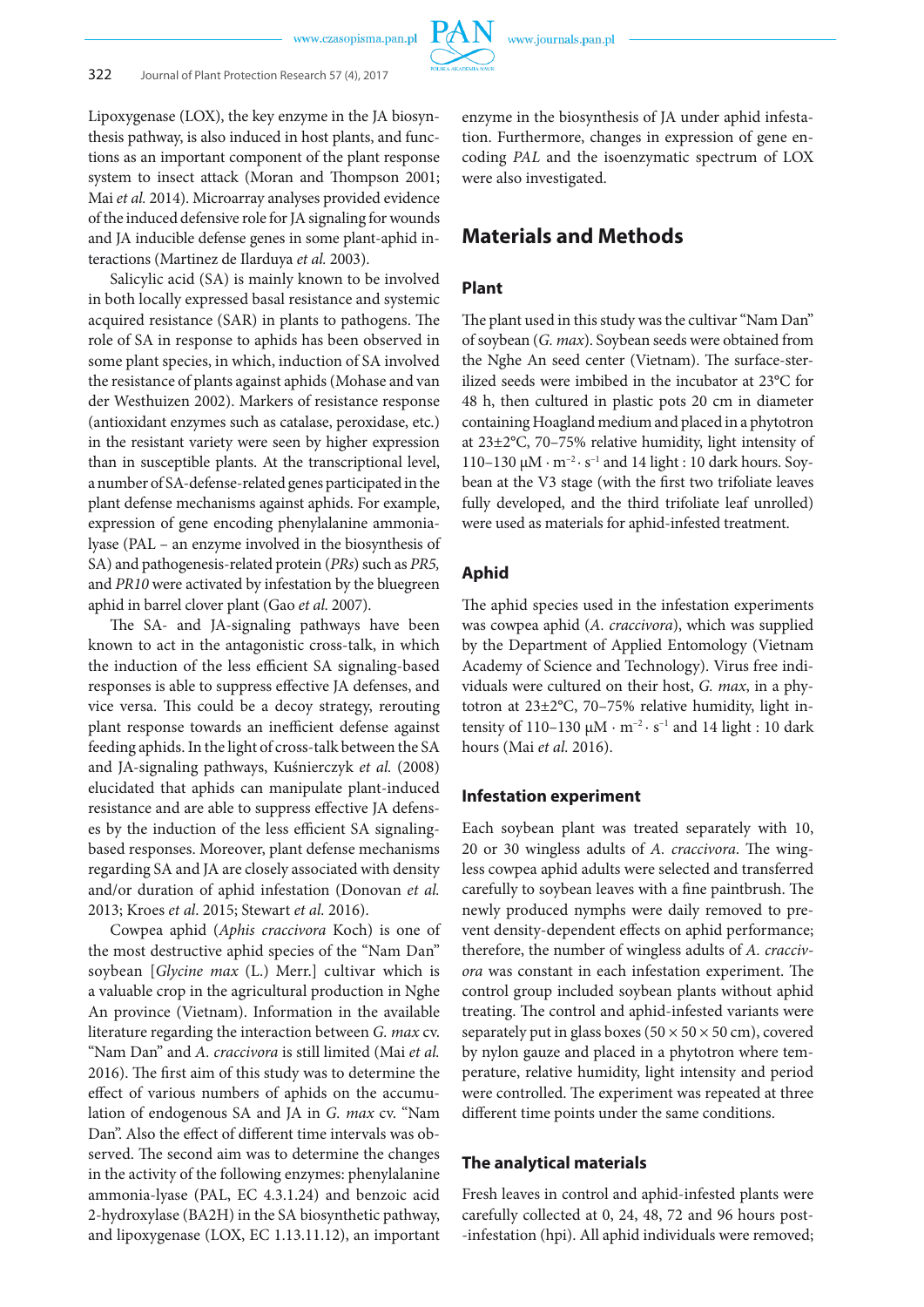**PAN** 

leaves were accurately weighed, and immediately frozen in liquid nitrogen for subsequent analyses.

#### **Salicylate measurement**

Free salicylic acid (SA) was extracted and quantified following the high-performance liquid chromatography (HPLC) method described by Yalpani *et al.* (1993) with minor modifications. 0.50 g frozen leaves were ground in liquid nitrogen to a fine powder, then extracted twice with 90% methanol, stirred vigorously and centrifuged again at  $12,000 \times g$  for 10 min at 4<sup>o</sup>C. After centrifugation, the supernatant was evaporated to dryness under a stream of nitrogen, then extracted three times with the extractive mixtures of ethyl acetate : cyclopentane : isopropanol (100 : 99 : 1, v/v/v).

After evaporating the solvent, the dry residue was dissolved in a mobile phase (0.2 M acetate buffer, pH 5.0 and 0.5 mM EDTA) and analysed in the HPLC system with a WATERS Company chromatograph (Milford, Ma, USA) composed of 2699 Separation Module Alliance and 2475 Multi-λ Fluorescence Detector. Chromatographic separation was on a Spherisorb ODS2 WATERS Company column (3 μm, 4.6 × 10 mm). Detection parameters were at 295 nm for excitation and 405 nm for emission. The SA content was calculated following the SA standard (Sigma-Aldrich, USA) and expressed as nanograms per gram of fresh weight material  $(ng \cdot g^{-1}FW)$ .

#### **Jasmonates measurement**

The analyses of jasmonic acid (JA) and its methyl ester (MeJA) were carried out following the GC-MS methods (Fan *et al.* 1998) with modifications. Soybean leaves were shock-frozen in liquid nitrogen and stored at –80°C. One g of each sample was ground to a fine powder and extracted three times with a total of 60 ml 80% (v/v) methanol. The internal standards including 200 ng deuterium-labeled jasmonic-d<sub>5</sub> acid  $(d<sub>5</sub>-JA, Clearsynth, USA)$  and 200 ng deuterium-labeled methyl-d<sub>2</sub>-jasmonate (d<sub>2</sub>-MeJA, Sigma-Aldrich, USA) were added to the homogenized mixture. The homogenate was filtered, centrifuged at 10,000 × *g* at 4°C for 10 min, then acidified to pH 2.0 with 7 M HCl and centrifuged again. After being partitioned three times against chloroform the supernatant was dried. The residue was dissolved in 3 ml *n*-hexane and applied to a silica gel solid-phase extraction column (Backer-bound SPE silica gel, 500 mg, 3 ml; J.T. Backer, Philipsburg, NJ, USA). The column was washed with 5 ml *n*-hexane and then eluted with 6 ml mixture of *n*-hexane : diethyl ether  $(2:1, v/v)$  with 0.5%  $(v/v)$  acetic acid. The eluate was evaporated and dissolved in 100 µl of 20% methanol and chromatographed for 20 min, flow rate  $1.0 \text{ ml} \cdot \text{min}^{-1}$ , at 22 $^{\circ}$ C. The fractions were collected at the retention times of 12.50–13.80 min for JA and 18.50–19.60 min for MeJA, and then fully evaporated and methylated with diazomethane, then dissolved in 50 µl of methanol prior to an analysis by GC-MS-SIM (Auto-System XL coupled to a Turbo Mass, Perkin Elmer) using a DB-5 column  $(30 \text{ m} \times 0.25 \text{ mm})$ , 0.25 µm phase thickness, Agilent Technologies). The GC temperature program was 80°C for 1 min, 80–160°C at  $10^{\circ}$ C · min<sup>-1</sup>,  $160-230^{\circ}$ C at  $5^{\circ}$ C · min<sup>-1</sup>, flow rate 1 ml · min–1, injection port 250°C, electron potential 70 eV. GC/MS-selected ion monitoring was performed by monitoring *m/z* 156, 161, 193, 198, 224, 226 and 229. The dwell time for all ions was 100 ms. The levels of JA and MeJA in the extract were determined from the ratio of peak area, calculated following JA and MeJA standards, and expressed as nanograms per gram of fresh weight material (ng  $\cdot$  g<sup>-1</sup> FW).

#### **Phenylalanine ammonia-lyase assay**

Phenylalanine ammonia-lyase (PAL, EC 4.3.1.24) activity was determined using the spectrophotometric method (Cahill and McComb 1992). 0.50 g of frozen leaves were homogenized at 4°C in 4 ml of 100 mM Tris-HCl buffer (pH 8.9), 5 mM β-mercaptoethanol nd 0.050 g polyvinyl pyrrolidone (PVP). The homogenate was then centrifuged at  $12,000 \times g$  for 20 min at 4°C to get the supernatant used for enzyme analysis. 1.5 ml of the reaction mixtures contained 0.50 ml of borate buffer 20 mM, pH 8.9, 0.50 ml of *L*-phenylalanine 10 mM, and 0.50 ml enzyme extract. A sample without *L*-phenylalanine was used as a blank. After incubation at 30°C for 24 h, the substrate was added and the reaction was stopped with 1.5 ml of 2 N HCl. The activity of PAL was measured by the change of absorbance at 290 nm using the UV-Vis CARY 60 spectrophotometer (Agilent, USA) system. Data were analyzed by using the UV-Win 5.0 application software. The activity of PAL was expressed as micromol *trans*-cinnamic acid per mg protein per hour (µM *trans*-cinnamic acid ·  $\cdot$  mg<sup>-1</sup>protein  $\cdot$  h<sup>-1</sup>).

#### **Benzoic acid 2-hydroxylase assay**

Benzoic acid 2-hydroxylase (BA2H) was measured by using the HPLC method according to León *et al.* (1995) with minor modifications. 0.50 g of frozen leaves was ground, and the resulting fine powder was suspended in 2 ml of extractive buffer [20 mM HEPES buffer, pH 7.0, containing 12.5 mM 2-mercaptoethanol,10 mM sorbitol, 1% PVP, and 0.1 mM phenylmethylsulfonyl fluoride (PMSF)]. The suspension was vortexed and then centrifuged at  $12,000 \times g$  for 15 min at 4°C. All extraction procedures were carried out at 4°C. The supernatant was used for enzyme assays.

A final volume of 0.50 ml reaction mixture contained 20 mM of HEPES buffer (pH 7.0), 1 µM of benzoic acid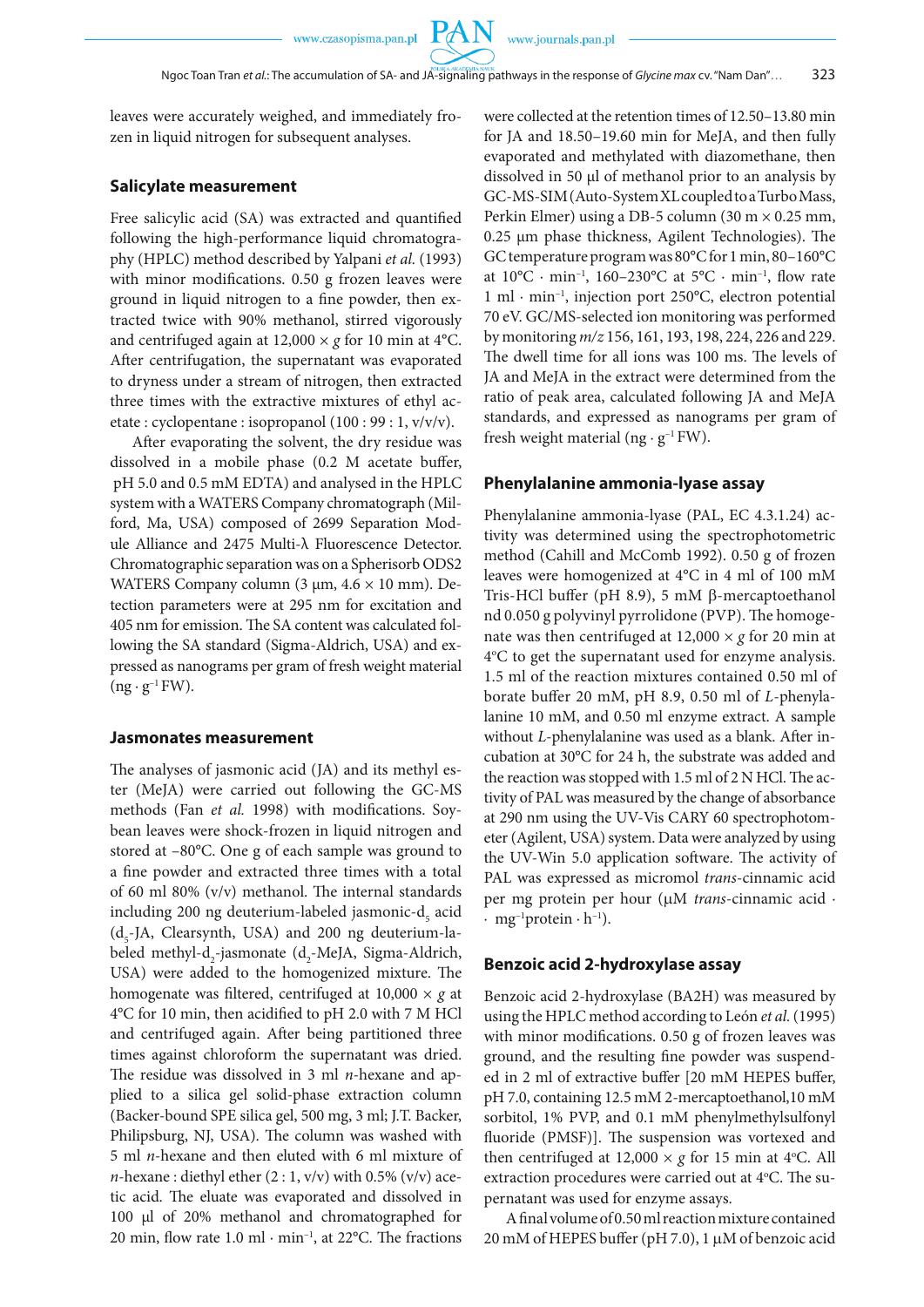

#### 324 Journal of Plant Protection Research 57 (4), 2017

 $(BA)$ , 1  $\mu$ M of NAD(P)H, extractive buffer and enzyme extract. The reaction mixture was incubated at 30°C in a water bath for 30 min, and thereafter, 250 µl of 15% trichloroacetic acid (TCA) was added to stop the reaction. After vortex and centrifuging at  $12,000 \times g$  for 10 min at 4°C, the supernatant was partitioned three times with 0.50 ml of the extractive organic mixtures of ethyl acetate : cyclopentane : isopropanol (100 : 99 : 1, v/v/v). The extract was transferred to a 2-ml glass and evaporated to dryness under a stream of nitrogen. The sample was dissolved in 250 µl mobile phase immediately before use. Whole was thoroughly mixed, then transferred to Eppendorf tubes and centrifuged at  $15,000 \times g$  for 2 min. 200 µl extract of each sample was placed in a glass vial fitted with a rubberized Teflon-sept and placed in the chamber of an auto sampler chamber. The injection volume was constant (10 µl). The SA concentration was analyzed by the HPLC method (as described above). The activity of BA2H was expressed as nanograms of SA obtained as a reaction's product during one hour for the enzyme extracted from 1 mg of protein (ng  $SA \cdot h^{-1} \cdot mg^{-1}$ protein).

## **Semi-quantitative reverse transcription- -polymerase chain reaction (semiquantitative RT-PCR) of** *PAL* **gene**

Total RNA was extracted and isolated from soybean leaves by trizol/chloroform extraction. 0.25 g of frozen sample were ground in a chilled mortar and the resulting fine powder then transferred to 1.5 ml Eppendorf tubes. Firstly, 1 ml trizol (Invitrogen) solution was added to each tube and kept at an ambient temperature for 3 min, then 0.2 ml chloroform and vigorously shaken for 15 s. After 15 min at 37°C, the mixture was centrifuged at  $8,000 \times g$  for 15 min at 4°C. 500 µl supernatant and 0.5 ml isopropanol were added and incubated at –20°C for 30 min, then centrifuged at  $14,000 \times g$  for 10 min at 4°C to select residue was then immersed in 70% v/v diethyl pyrocarbonate (DEPC), centrifuged again at  $14,000 \times g$  for 5 min at 4°C, and subsequently dried at 37°C for 72–96 h. The residue was dissolved in 30 µl DEPC to obtain the RNA extracted solution. A final volume of 1 µl extraction was used in quantitative analysis of total RNA in NanoDrop Lite Spectrophotometer (Thermo Scientific).

DNA biosynthesis was carried out in a final volume of 12 μl containing 1μl RNA extract, 1μl primer (hexam) and deionized water and was started by mixing at 65°C for 5min. After that, 4μl of 5×RT buffer (250mM Tris‐HCl, pH 8.3, 250mM KCl, 2.5mM spermidine, 50 mM MgCl<sub>2</sub>, 50 mM DTT), 4 μl of 10 μM of deoxynucleotides (dNTPs), 1 μl of 20 units of RNase inhibitor (Boehringer Mannheim), and 1 μl of 200 units of *Moloney Murine Leukemia Virus* (M‐MLV) reverse transcriptase (Promega) was added. Incubation was prolonged at 4°C for 1h and 2μl of the single strand cDNA was used for PCR amplification. Polymerase chain reaction reaction was performed in a volume of 20μl using 10 µl Master mix 2x (Promega), 0.5 µl specific primers (10 pmol), 2 µl cDNA and the deionized water. The applied program for cDNA biosynthesis applied in the PCR PTC-100 thermal cycler (MJ Research) was operated at 25°C for 5 min followed by 42°C for 60 min and ended at 70°C for 5 min. Genomic DNA Sample Preparation Kit from Revert Aid (Thermo Scientific) was used.

Primers for amplification were designed on the basis of the cDNA sequences encoding gene of PAL from soybean leaves such as:

- the forward primer for *PAL*:
	- 5'-CGGTTCATTTTGCTTGTCCAC-3';
- the reverse primer for *PAL*:
	- 5'-CTGAGCGATGGTGAGAGTC-3'.
	- The amplicon was 166 base pairs (bp).

The following actin primers were used as positive controls:

- the forward primer for actin: 5'-CGCTGGTCGTGATCTAACTG-3';
- the reverse primer for actin: 5'-GCTCATGGCTTTTCTCAACTG -3'.
	- The amplicon was 185 bp.

The thermal cycling conditions were 94°C for 4 min followed by 25 cycles (95°C for 1 min, 48°C for 3 min, and 72°C for 30 s), and 72°C for 7 min, then kept at 4°C.

The RNA was electrophoresed in 2% agarose gels and blotted onto Hybond N membranes following standard procedures. Hybridization with the specific probes was carried out at 42°C in an Ethidium bromide solution.

### **Lipoxygenase assay**

The activity of lipoxygenase (LOX, EC 1.13.11.12) was determined following the spectrophotometric method (Sekhar and Reddy 1982). 0.50 g frozen leaves were ground with 3 ml 100 mM phosphate buffer (pH 7.0). The homogenate was then centrifuged at  $12,000 \times g$  for 30 min at 4°C. The supernatant was used as enzymatic extract for LOX activity assay. A linoleic acid solution was prepared at a concentration of 10 mM. The substrate solution consisted of 100 mM borate buffer (pH 10.0), Tween 20, and 10 mM linoleic acid. The reaction mixture consisted of 2.9 ml borate buffer, 50 μl substrate, and 50 μl enzymatic extract. The activity of LOX was determined from the increase in optical density values at 234 nm wavelength in the UV-Vis CARY 60 spectrophotometer (Agilent, USA) system. The results were expressed as nanokatal of LOX activity per mg protein per minute (nkat · mg<sup>-1</sup> protein · min<sup>-1</sup>).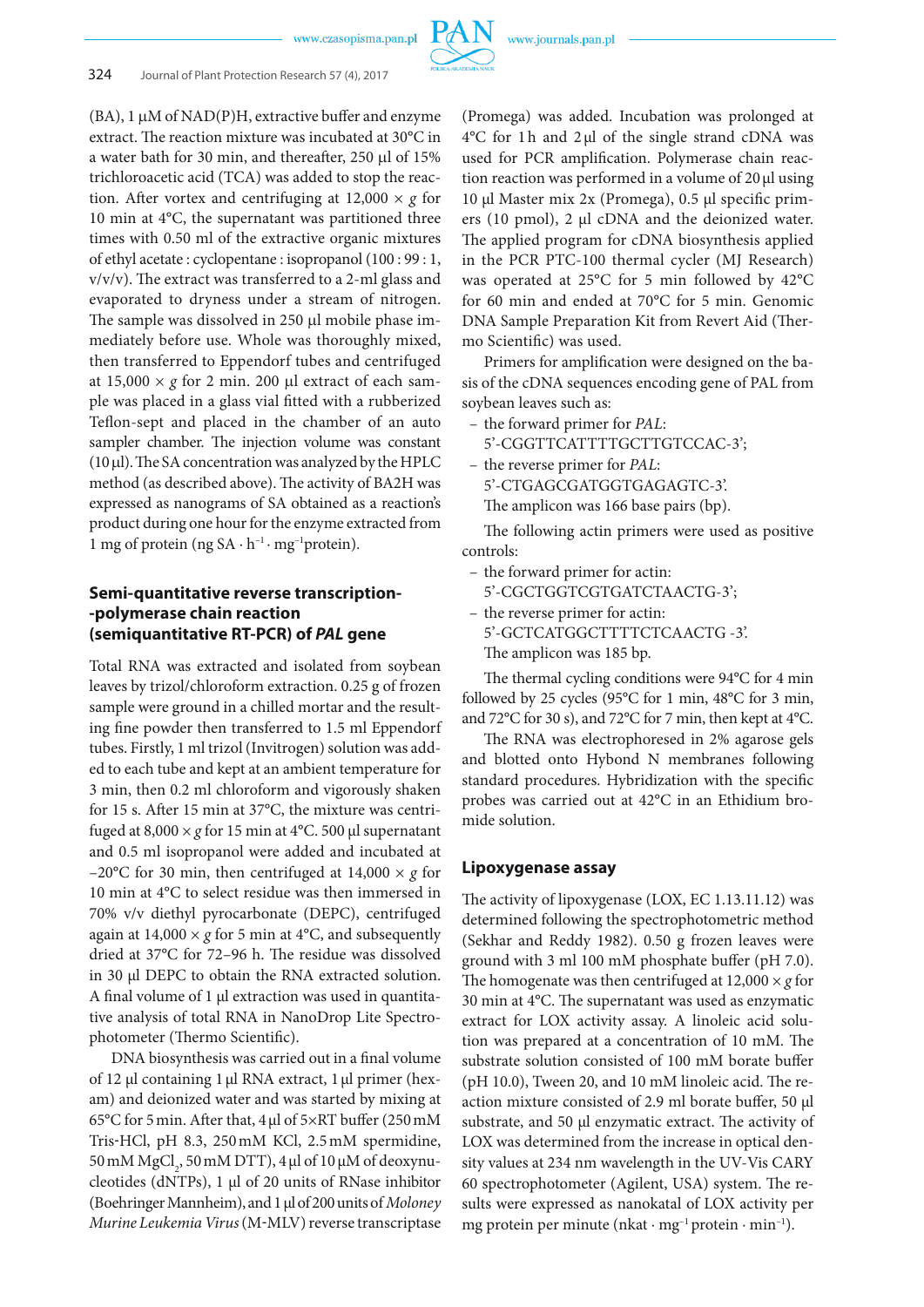$\mathrm{P}\!A$ 

#### **Determination of lipoxygenase isoenzymes**

0.50 g frozen leaves were homogenized and extracted in 5 ml of 0.2 M borate buffer (pH 7.0) and centrifuged at  $12,000 \times g$  for 15 min at 4<sup>o</sup>C. The solution of proteins isolated with the extracted borate buffer was electrophoresed in 7% polyacrylamide gel containing ampholytes (pH 3.5–10.0). Lipoxygenase isoenzyme was visualized by staining with 1% N,N-dimethyl-*p*- -phenylene diamine (Rucińska and Gwóźdź 2005).

#### **Determination of protein**

In all the enzyme preparations, the protein in soybean seedlings' leaves was determined following the method of Bradford (1976) using bovine serum albumin (Sigma-Aldrich) as a standard.

#### **Statistical analysis**

All determinations were performed in three independent experiments. Analysis of variance (ANOVA) was applied to determine if means from the independent experiments within a given variant were significant at the level  $p < 0.05$ . Data shown in the figures are means of each variant and standard errors (SE), using asterisks to present significant differences.

### **Results**

#### **Accumulation of salicylates in soybean leaves after aphid infestation**

Infestation by *A. craccivora* induced an accumulation of free SA in *G. max* cv. "Nam Dan" leaves. Salicylic acid was accumulated early, 24 hpi, and maintained



**Fig. 1**. Effect of *Aphis craccivora* infestation on salicylate content in leaves of *Glycine max* cv. "Nam Dan". Values are means  $\pm$  SE of three independent experiments. (\*) in figure shown the significant difference between the experimental variants and control at level p < 0.05

high levels until 48 hpi and then strongly dropped within 72–96 hpi. This phytohormone in the control plants maintained consistently lower levels (Fig. 1). The highest content of SA obtained 151.38 ng · g<sup>-1</sup> FW was in 30-aphids infested leaves at 24 hpi. It was 4.62-fold higher than at the beginning (32.76 ng  $\cdot$  g<sup>-1</sup> FW) and 3.14-fold higher than in control plants (48.08 ng  $\cdot$  g<sup>-1</sup> FW). There was a close correlation between the content of accumulated SA with the density of cowpea aphid infestation. ANOVA results showed that significant differences between the concentration of SA in aphid-infested leaves and control were recorded within 24–72 hpi.

#### **Accumulation of jasmonates in soybean leaves after aphid infestation**

The gas chromatography-mass spectrometry (GC-MS) analytical results showed that levels of MeJA were very low (intensity of investigated ions was very small) in leaves of *G. max* cv. "Nam Dan" plants. This crop mainly contained JA, so we assessed the total jasmonate content (JA and MeJA) in all samples and the symbol JA was used. This phytohormone in the aphid-infested variants increased from the beginning up to 96 hpi (Fig. 2). The highest concentration of JA (493.68 ng  $\cdot$  g<sup>-1</sup> FW) was recorded in leaves infested by 30 aphids at 72 hpi, and was 2.92-fold higher than the control (234.73 ng  $\cdot$  g<sup>-1</sup> FW). The content of JA in aphid-infested leaves was always significantly different than in the control plants ( $p < 0.05$ ). Furthermore, the JA content was proportional with the numbers of cowpea aphid attacking within 48–96 hpi; a higher number of cowpea aphid attacking caused a greater increase in JA content, and vice versa. This correlation suggested that the accumulated content of JA in soybean leaves was closely related to duration and density of cowpea aphid infestation.



**Fig. 2.** Effect of *Aphis craccivora* infestation on jasmonates content in leaves of *Glycine max* cv. "Nam Dan". Values are means  $\pm$  SE of three independent experiments. (\*) in figure shown the significant difference between the experimental variants and control at level p < 0.05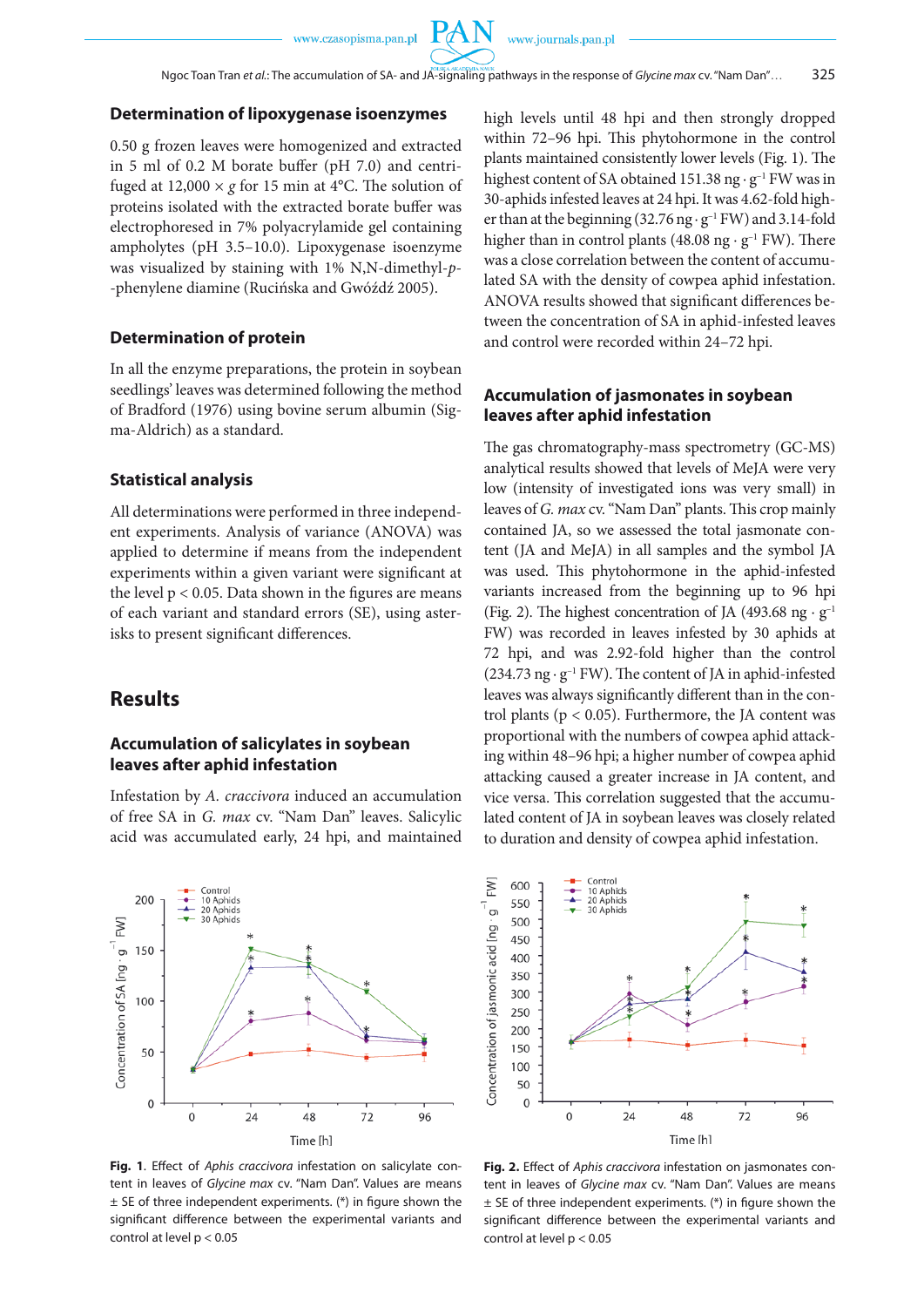

#### **Activity of PAL and expression of** *PAL* **gene in soybean leaves after aphid infestation**

The activity of enzyme phenylalanine ammonia-lyase (PAL, EC 4.3.1.24) was strongly induced in *G. max* leaves after infestation by different numbers of *A. craccivora* (Fig. 3). The activity of PAL in 20- and 30-aphids infested leaves increased at the beginning, reached to the highest values at 48 hpi, then gradually fell within 48–96 hpi. However, PAL activity in the infested variants was always statistically higher than in the control  $(p < 0.05)$ , in which this enzyme remained at low levels and underwent minor changes throughout the experiments.

Cowpea aphid induced not only enzyme activity, but also expression of gene encoding PAL (*PAL*). Semiquantitative RT-PCR analysis indicated that *PAL* began to express in *A. craccivora*-infested leaves 24 hpi, and maintained strong expression until 96 hpi (Fig. 4A). The ratio intensity of *PAL* and actin in the



**Fig. 3.** Effect of *Aphis craccivora* infestation on activity of PAL in leaves of *Glycine max* cv. "Nam Dan". Values are means ± SE of three independent experiments. (\*) in figure shown the significant difference between the experimental variants and control at level p < 0.05

infested leaves was always stronger than that in the control (Fig. 4C).



**Fig. 4**. Relative expression of *PAL* gene in leaves of *Glycine max* cv. "Nam Dan" control and plants infested by *Aphis craccivora* (A), the constitutive expression actin (B) and a ratio intensity of PAL/intensity of actin (C). (\*) in figure shown the significant difference between the experimental variants and control at level p < 0.05. C − control, A − aphids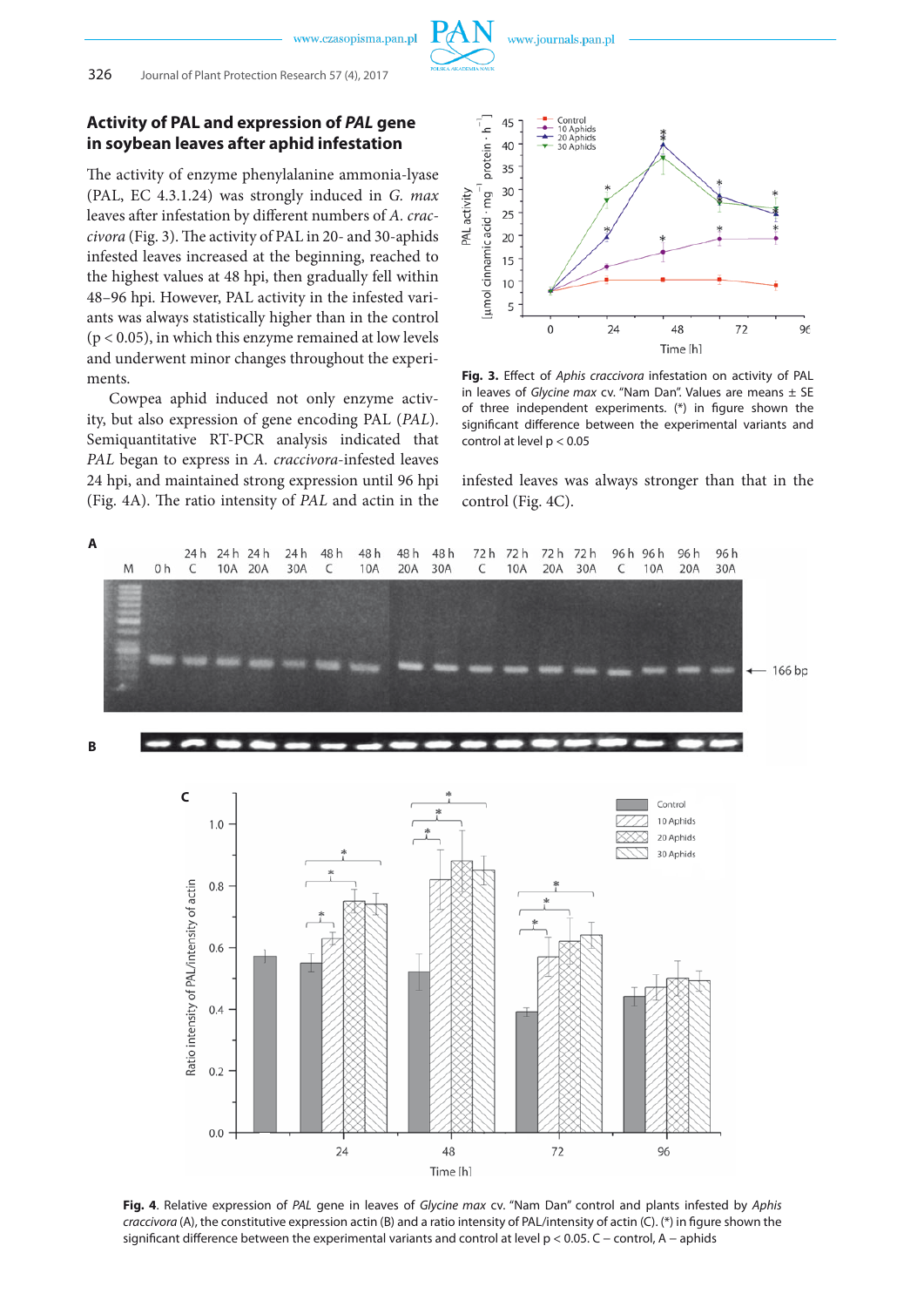#### **Activity of BA2H in soybean leaves after aphid infestation**

BA2H activity in "Nam Dan" soybean leaves strongly accumulated 24 hpi in all aphid-infested variants (Fig. 5). The highest value of BA2H activity (18.37 ng  $SA \cdot h^{-1} \cdot mg^{-1}$  protein) was detected in leaves infested by 30 aphids at 24 hpi. It was 3.44 -fold higher than that at the beginning, and 2.63-fold higher than the control plants. Benzoic acid 2-hydroxylase activity in aphidinfested leaves tended to decrease as the experimental time progressed, whereas this enzyme in the control changed little at low levels. The differences in BA2H activity between the aphid-infested plants and the control were recorded at all investigated time points (p < 0.05).

**Activity of LOX in soybean leaves after aphid infestation**

Infestation by *A. craccivora* caused an enhancement in LOX activity and expression of LOX isoform in soybean. Lipoxygenase activity in the aphid-infested leaves increased from the beginning to 96 hpi, and was higher than that observed in the control 48 hpi (Fig. 6). The significant differences between the infested variants and the control were recorded within 48–96 hpi  $(p < 0.05)$ . The variation of LOX activity was recorded with respect to aphid density and duration of infestation. Results from electrophoresis analyses recorded the presence of a LOX isoform in soybean leaves (Fig. 7). Interestingly, the intensity of that isoform increased throughout the experiment, which was similar to the change in LOX activity.

## **Discussion**

#### **The SA signaling pathway in plant response to aphids**

Previous studies on various plant-aphid interactions have shown that endogenous SA was strongly accumulated to higher levels in response of resistant cultivars to aphids (Mohase and van der Westhuizen 2002;



**Fig. 5.** Effect of *Aphis craccivora* infestation on activity of BA2H in leaves of *Glycine max* cv. "Nam Dan". Values are means ± SE of three independent experiments. (\*) in figure shown the significant difference between the experimental variants and control at level p < 0.05



**Fig. 6**. Effect of *Aphis craccivora* infestation on activity of LOX in leaves of *Glycine max* cv. "Nam Dan". Values are means ± SE of three independent experiments. (\*) in figure shown the significant difference between the experimental variants and control at level p < 0.05



**Fig. 7.** Native gels staining for LOX isoenzymes in leaves of *Glycine max* cv. "Nam Dan" control and seedlings infested by *Aphis craccivora*. C − control, A − aphids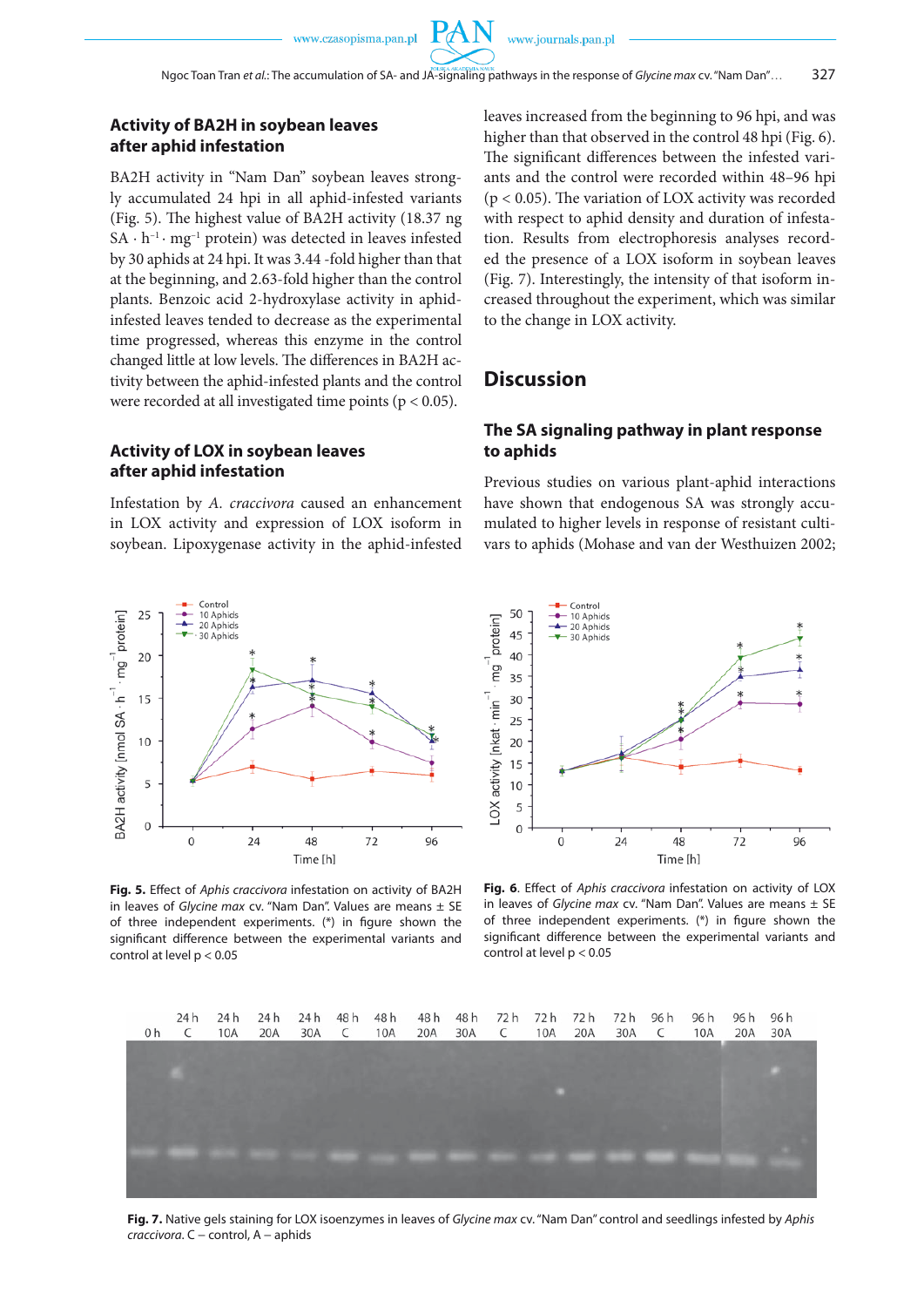

Stewart *et al.* 2016) and the SA concentration increased following the time of aphid attack (Mohase and van der Westhuizen 2002). Our present study agreed with these reports as infestation by cowpea aphid induced dramatic increases of SA in the infested *G. max* cv. "Nam Dan" leaves (Fig. 2). The accumulated generation of SA is often associated with a build-up of reactive oxygen species that cause significant changes in cellular redox levels. These redox changes are sensed in the cytosol by the key defense gene *NPR1* (*NON-EXPRESSOR OF PR1)* – a vital component of SA signaling pathway (Monaghan *et al.* 2009). *NPR1* involved in systemic acquired resistance (SAR), could influence plant defense against aphids via triggering expression of pathogenesis-related (*PR*) genes responses (Moran and Thompson 2001). Significantly more *PRs* were induced within 12–24 h after aphid attack, suggesting that an early time period is required to develop the SA-related responses. In addition, a wide range of plant defenses against aphids depending on SA-signaling was involved in the induction of the transcription factors of the *WRKY* family (Kuśnierczyk *et al.* 2008). The simultaneous feeding of only a few aphids could induce the expression of gene *WRKY70* (Kroes *et al.* 2015). These results supplied an important link between SA-signaling and different defense mechanisms in plants. Because early infestation of aphids invoked SA-defense genes, the strong accumulation of phytohormone SA may be a critical step in the signaling of downstream responses of plants to aphids.

Phenylalanine ammonia-lyase (PAL, EC 4.3.1.24) is the first enzyme in the SA biosynthesis pathway. An increase in PAL activity markedly affected the synthesis of the secondary metabolites, which led to biosynthesis of SA, flavonoids, isoflavonoid, and other antioxidants. Those compounds with deterrent, toxic and anti-nutritional properties were the aphid repellents that may prevent aphids from feeding or settling on hosts (Moran and Thompson 2001; Martinez de Ilarduya *et al.* 2003; Voelckel *et al.* 2004; Zhu-Salzman *et al.* 2004; Gao *et al.* 2007). In "Nam Dan" soybean plants, cowpea aphid induced not only enzyme activity, but also expression of gene *PAL*. This gene began to express in *A. craccivora*-infested leaves 24 hpi, and maintained strong expression until 96 hpi (Fig. 4a). The feeding of a large number of cowpea aphids enhanced a high expression of enzyme and gene *PAL* in *G. max* cv. "Nam Dan" leaves.

Benzoic acid 2-hydroxylase (BA2H), whose major biochemical function is catalyzing the conversion of benzoic acid to SA, is directly related to SA signaling. To date, there is little information available about the involvement of BA2H in plant response to herbivores. We previously observed an accumulation of BA2H in the defense response of *Pisum sativum* to pea aphid (Mai *et al.* 2014). The present study revealed a strongly

accumulated increase in activity of BA2H in "Nam Dan" soybean leaves infested by of cowpea (Fig. 5). Similar to PAL, the inducible change in BA2H activity was especially appropriated with the alteration of SA content, therefore, BA2H probably participated in the SA-signaling pathway.

A proportional correlation between the activities of PAL and BA2H and the SA content in the aphid-infested leaves indicated that the enhancement of those enzymes is strongly associated with the accumulation of phytohormone SA in the SA-related defense pathway induced upon aphid infestation. It should be stressed that the change in SA content and PAL and BA2H activity were recorded with respect to the density of aphid infestation. A high-density of aphid attack (e.g., 20 or 30 cowpea aphid individuals per soybean plant) caused strong induction of the SA level and activity of PAL and BA2H in the infested leaves of "Nam Dan" soybean.

### **The JA signaling pathway in plant responses to aphids**

Jasmonic acid exerts its protective functions by regulating the expression of both direct and indirect defenses against herbivores (War *et al.* 2011). In the direct defense, via the basic helix-loop-helix transcription factor *MYC2*, JA enhances flavonoid biosynthesis, leading to a synthesis of defense compounds such as indole glucosinolates which serve as general poison and deterrent for herbivores (Fujita *et al.* 2009). The expression of *MYC2* was significantly higher in plants simultaneously attacked by a high density of aphids (Kroes *et al.* 2015). Jasmonic acid also affects calciumdependent protein kinase (*CDPK*) transcripts, which play an important role in plant defense against various stresses through signal transduction (Ulloa *et al.* 2002). In soybean plants, almost all *GmCDPKs* regulated plant wound- and herbivore-elicited defense responses were independent of JA signaling (Hettenhausen *et al.* 2016). In addition, JA played a role in indirect defense against insect pests through the induction of oxidative enzymes, proteinase inhibitors, alkaloids, and volatile compounds (War *et al.* 2011). Because of their potential roles in the synthesis of defense compounds and/or in oxidative stress tolerance, JA and related compounds are being implicated in plant resistance against insect herbivory. Jasmonic acid is also known to send important signals in the wounding response of plants. During feeding, aphid stylets penetrate plant tissues and result in cell damage such as disturbance of cell walls or disruption of plasma membranes (Tjallingii 2006). Jasmonic acid and its derivates directly promote the formation of COI1-JAZ complexes – the specific components of the "signal signature" that evoke a specific response to wounding (Katsir *et al.* 2008).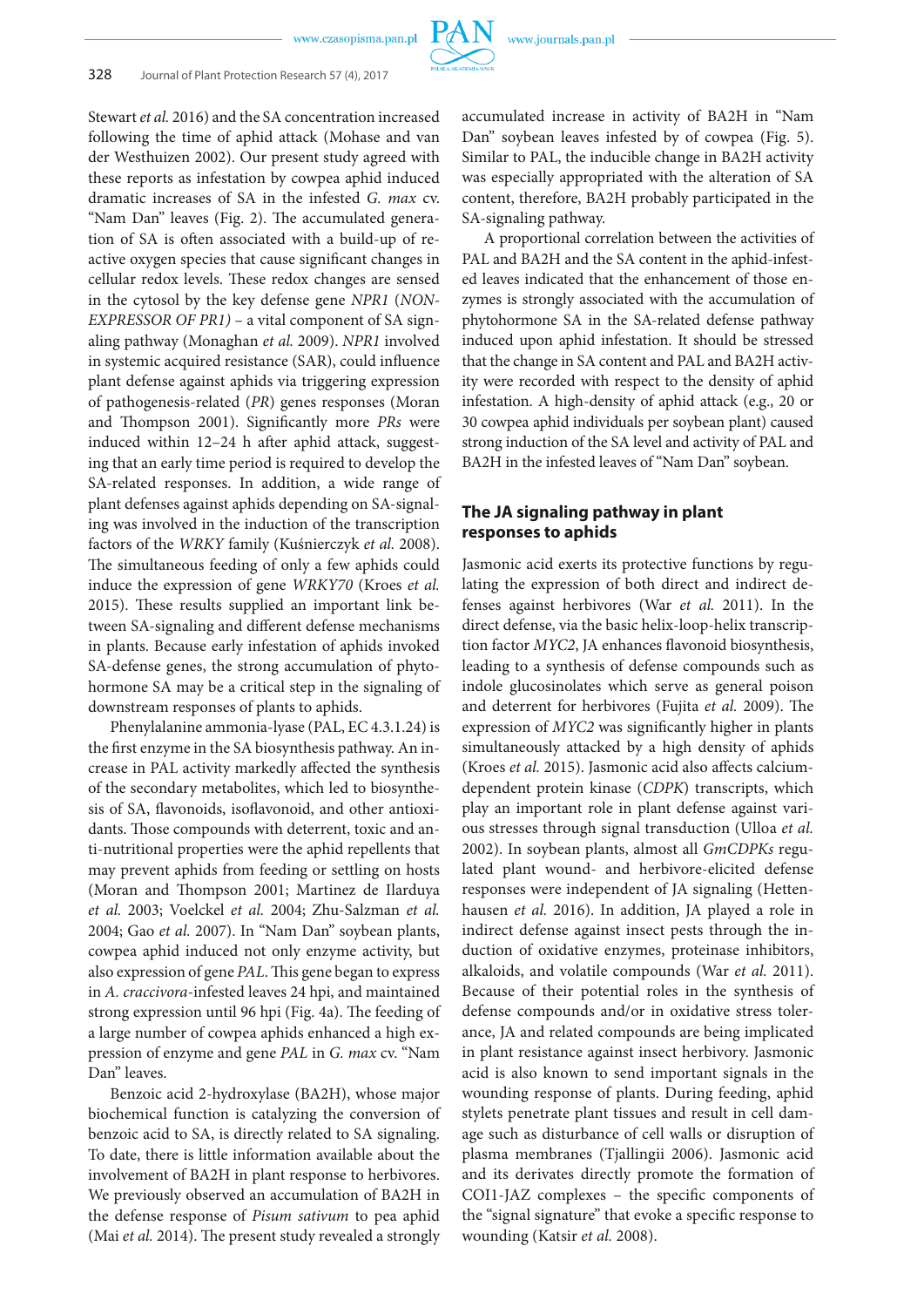**PAN** 

As the key enzyme in the JA biosynthesis pathway, the participation of LOX in plant defense mechanisms against herbivorous insects has been demonstrated. First, LOXs are involved in the inducible herbivore resistance, which has been implicated in the direct plant defense via accumulation of oxidative enzymes and protease inhibitors (PIs, Bruinsma *et al.* 2010). Protease inhibitors inhibit the protease activity of the digestive enzymes in insects' guts; therefore, the insects become weak with stunted growth and ultimately die. Moreover, LOXs can catalyze the hydroperoxidation of linoleic and linolenic acids and form free radicals (e.g., superoxide anion, hydroxyl radicals), which may directly damage insect tissues, indirectly impair insect growth through damage to essential nutrients, and/or act as feeding repellents (Chamulitrat *et al.* 1991). Second, LOXs are involved in the indirect plant defense by release of herbivore-induced plant volatiles (HIPVs). The major signal transduction regarding HIPVs underlying insect-induced plant defenses is the octadecanoid pathway, from which, JA, MeJA, and OPDA can travel by air to nearby plants and attract the natural enemies of insect pests or affect herbivore behavior (Bruinsma *et al.* 2010).

In the "Nam Dan" soybean-cowpea aphid interaction, the content of phytohormone JA and the activity of enzyme LOX in the aphid-infested variants continuously increased according to the feeding duration. A large cowpea aphid attack induced a high expression of JA and LOX. It can be suggested that the JA-signaling pathway is important for the naturally derived aphid resistance trait of soybean "Nam Dan"; the change in expression of the defense-related compounds JA and LOX was strongly correlated with density and challenge duration of *A. craccivora*.

### **Relationship between SAand JA-signaling pathways**

In soybean leaves infested by cowpea aphid, the interaction between SA and JA was variously expressed at different intervals. In the early response, the SA-signaling pathway was strongly induced up-regulation, and probably dominated the expression of JA-signals. Salicylic acid and enzymes such as PAL and BA2H were enzyme LOX was kept in low expression within 24–48 hpi. In contrast, in the later responses (within 72–96 hpi), the high accumulated levels of JA and LOX in the JA-signaling pathway seem to depress the expression of elements in the SA biosynthetic pathway. The different enhancement of the SA- and JA-signaling pathways may contribute to a coordinated regulation leading to the specific defense responses, which improved the soybean resistance to cowpea aphid.

## **Conclusions**

Infestation by cowpea aphid elicited the SA- and JAsignaling pathways in soybean leaves. An early induction of SA probably triggers the inducible specific defense reactions in the early response of soybean. An accumulation of JA in the later response may be a critical step in the signaling of down-stream defense in soybean "Nam Dan" to cowpea aphid. Being also induced by aphid infestation, enzymes PAL and BA2H in the SA biosynthetic pathway, enzymes LOX involved the biosynthesis of JA may strengthen the phytohormonal defense barriers in soybean "Nam Dan" during cowpea aphid attack process. The increases in the accumulated content of SA, JA and their biosynthetic enzymes are associated with *G. max* cv. "Nam Dan" resistance, and closely connected with density and infestation duration by cowpea aphid.

#### **Acknowledgements**

This research was funded by the Vietnam National Foundation for Science and Technology Development (NA-FOSTED) under grant number: 106-NN.03-2014.22.

#### **References**

- Bradford M. 1976. A rapid and sensitive method for the quantification of microgram quantities of protein utilizing the principle of protein-dye binding. Analytical Biochemistry 72 (1–2): 248–254. DOI: https://doi.org/10.1016/0003- 2697(76)90527-3
- Bruinsma M., van Broekhoven S., Poelman E.H., Posthumus M.A., Müller M.J., van Loon J.J.A., Dicke M. 2010. Inhibition of lipoxygenase affects induction of both direct and indirect plant defenses against herbivorous insects. Oecologia 162 (2): 393–404. DOI: 10.1007/s00442-009-1459-x
- Cahill D.M., McComb J.A. 1992. A comparison of changes in phenylalanine ammonia-lyase activity. Lignin and phenolic synthesis in the roots of *Eucalyptus calophylla* (field resistant) and *E. marginata* (susceptible) when infected with *Phytophthora cinnamoni*. Physiological and Molecular Plant Pathology 40 (5): 315–332. DOI: 10.1016/0885-5765(92)90014-M
- Chamulitrat W., Hughes M.F., Eling T.E., Mason R.P. 1991. Superoxide and peroxyl radical generation from the reduction of polyunsaturated fatty acid hydroperoxides by soybean lipoxygenase. Archives of Biochemistry and Biophysics 290 (1): 153–159. DOI: 10.1016/0003-9861(91)90601-E
- Donovan M.P., Nabity P.D., DeLucia E.H. 2013. Salicylic acidmediated reductions in yield in *Nicotiana attenuata* challenged by aphid herbivory. Arthropod-Plant Interactions 7: 45–52. DOI: 10.1007/s11829-012-9220-5
- Fan X., Mattheis J.P., Fellman J.K. 1998. A role for jasmonates in climacteric fruit ripening. Planta 204: 444–449. DOI: 10.1007/s004250050278
- Fujita Y., Fujita M., Yamaguchi-Shinozaki K., Shinozaki K. 2009. Transcription factors involved in the crosstalk between abiotic and biotic stress-signaling networks. p. 43–58. In: "Signal Crosstalk in Plant Stress Responses" (K. Yoshioka, K. Shinozaki, eds.). Wiley Blackwell, 224 pp.
- Gao L.L., Anderson J.P., Klingler J.P., Nair R.M., Edwards O.R., Singh K.B. 2007. Involvement of the octadecanoid path-